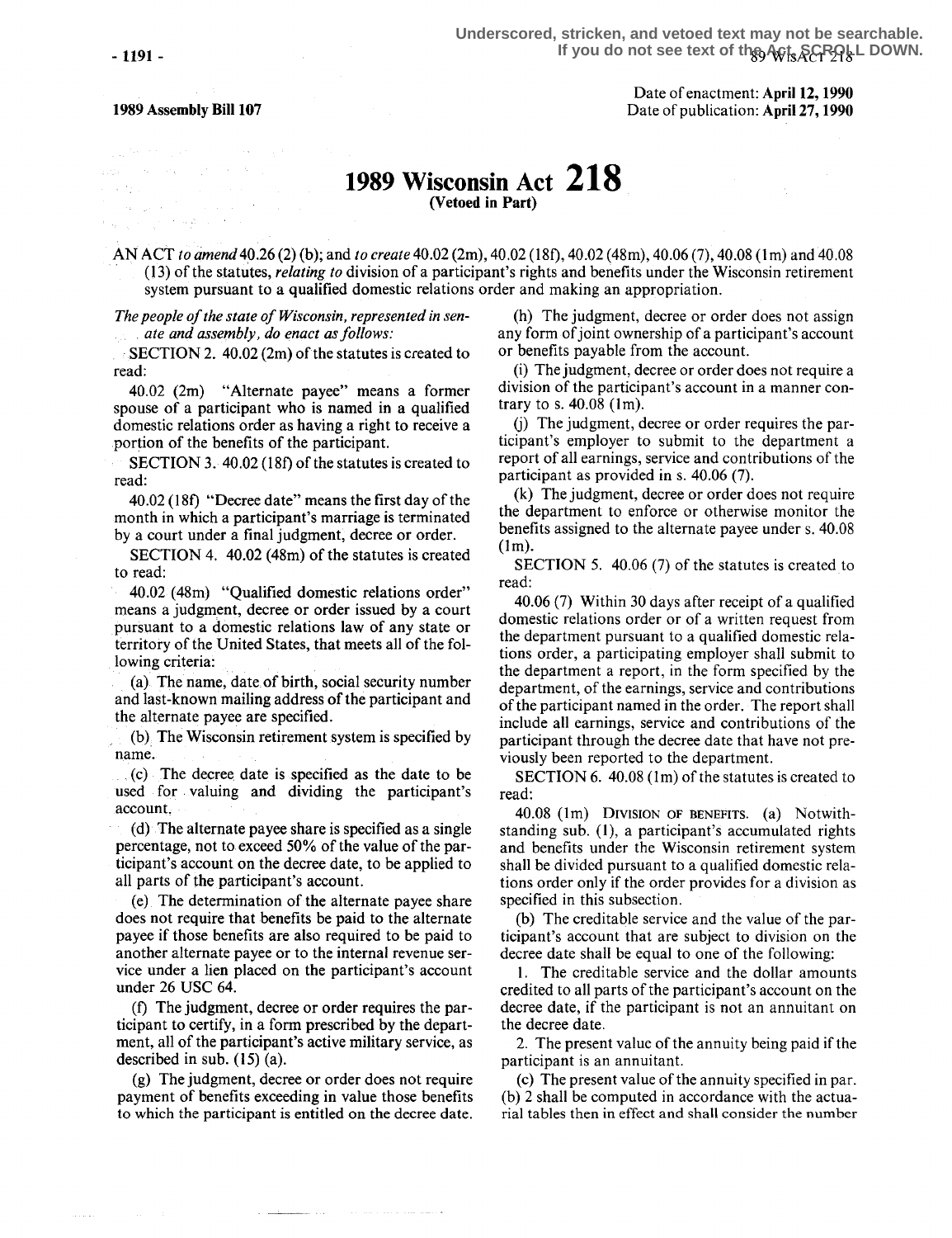of remaining guaranteed payments, if any. If the participant is an annuitant who is not receiving an annuity from all parts of the participant's accounts, then par. (b) 1 applies to those parts of the account from which the annuity is not being received.

(d) The amount computed under par. (b) shall be divided between the participant and the alternate payee in the percentages specified in the qualified domestic relations order. The participant shall have no further right, interest or claim on that portion of the participant's creditable service and account balances or annuity amount allocated to the alternate payee.

(e) The alternate payee share of the amount computed under par. (b) shall be distributed to the alternate payee or, in the case of an individual adjudged mentally incompetent, to a named guardian under sub. (9), as follows:

1. The creditable service and amounts computed under par. (b) 1 shall be transferred to a separate account in the name of the alternate payee.

2. Except as provided in subd. 3, the control and ownership rights of the alternate payee over his or her share of the account shall be the same as if the alternate payee were a participant who had ceased to be a participating employe but had not applied for a benefit under s. 40.23 or 40.25 on the decree date or the date that the participant terminated covered employment, whichever is earlier.

3. If par. (b) 1 applies and the effective date of the alternate payee's benefit is after the date that the participant would have met the age requirement for a retirement annuity under s. 40.23, the benefits for the alternate payee shall be determined under s. 40.23. The alternate payee's benefits shall be computed using the participant's final average earnings on the first day of the annual earnings period in which the alternate payee's annuity is effective. If the effective date of the alternate payee's benefit is before the date that the participant would have met the age requirement for a retirement annuity under s. 40.23, the alternate payee's benefits shall be determined under s. 40 .25 (2).

(f) After division of the participant's account under par. (b), the account and any benefits payable shall be adjusted as follows:

1. If the participant is not an annuitant on the decree date, an amount equal to the total of the alternate payee share distributed under par. (e), including creditable service, shall be subtracted from the participant's account.

2. If the participant is an annuitant on the decree date, the annuity shall be recomputed using the total value of the participant's account determined under par. (b) reduced by the total of the alternate payee share transferred under par. (e) 1, in accordance with the actuarial tables in effect and using the participant's age on the decree date. The decree date shall be the effective date of recomputation. If the optional annuity form before division of the participant's

account under par. (b) was not a joint and survivor annuity with the alternate payee as the named survivor, the same annuity option with no change in the guarantee period, if any, shall be continued upon recomputation to both the participant and the alternate payee. If the optional annuity form before division of the participant's account under par. (b) was a joint and survivor annuity with the alternate payee as the named survivor, the present value of the annuity after division shall be paid to both the participant and the alternate payee as a straight life annuity based upon their respective ages on the decree date. If the participant's account is reestablished under s. 40.26 (2) after the decree date, the memorandum account created under s. 40.26 (2) (b) shall be adjusted by the total of the alternate payee share computed under this subdivision. If the participant's account is reestablished under s.  $40.63$  (10) after the decree date, the amounts and creditable service reestablished shall be reduced by an amount equal to the percentage of the alternate payee share computed under this alternate payee share computed subdivision.

(g) If par. (b) 1 applies, eligibility for benefit rights that are available only after attainment of a specified length of service shall be determined based on the service that would have been credited, if the account had not been divided under this subsection, to the participant's account on the effective date of the participant's benefit and on the effective date of the alternate payee's benefit for purposes of determining the participant's and alternate payee's benefit rights, respectively. However, no creditable service may be added to the alternate payee's account under this paragraph, and the participant shall not receive creditable service under this paragraph, for any service that has been transferred to the alternate payee's account. This paragraph applies only if all eligibility requirements, other than length-of-service requirements, for the benefit rights being established have been met.

(h) Notwithstanding pars. (b) to (g), if the participant is both an annuitant and is receiving a benefit under s. 40.65 that is effective on or before the decree date, the adjustments specified in s. 40.65 (5) (b) 4 shall be computed as though the participant's account had not been divided.

(i) The department, its employes, the fund and the board are immune from any liability for any act or omission under this subsection in accordance with a qualified domestic relations order and may not be required to take any action or make any notification as part of the exercise of ownership rights granted under this subsection.

(j) This subsection applies to qualified domestic relations orders issued on or after the effective date of this paragraph .... [revisor inserts date], that provide for divisions of the accumulated rights and benefits of participants whose marriages have been terminated by a court on or after the effective date of this paragraph .... [revisor inserts date].